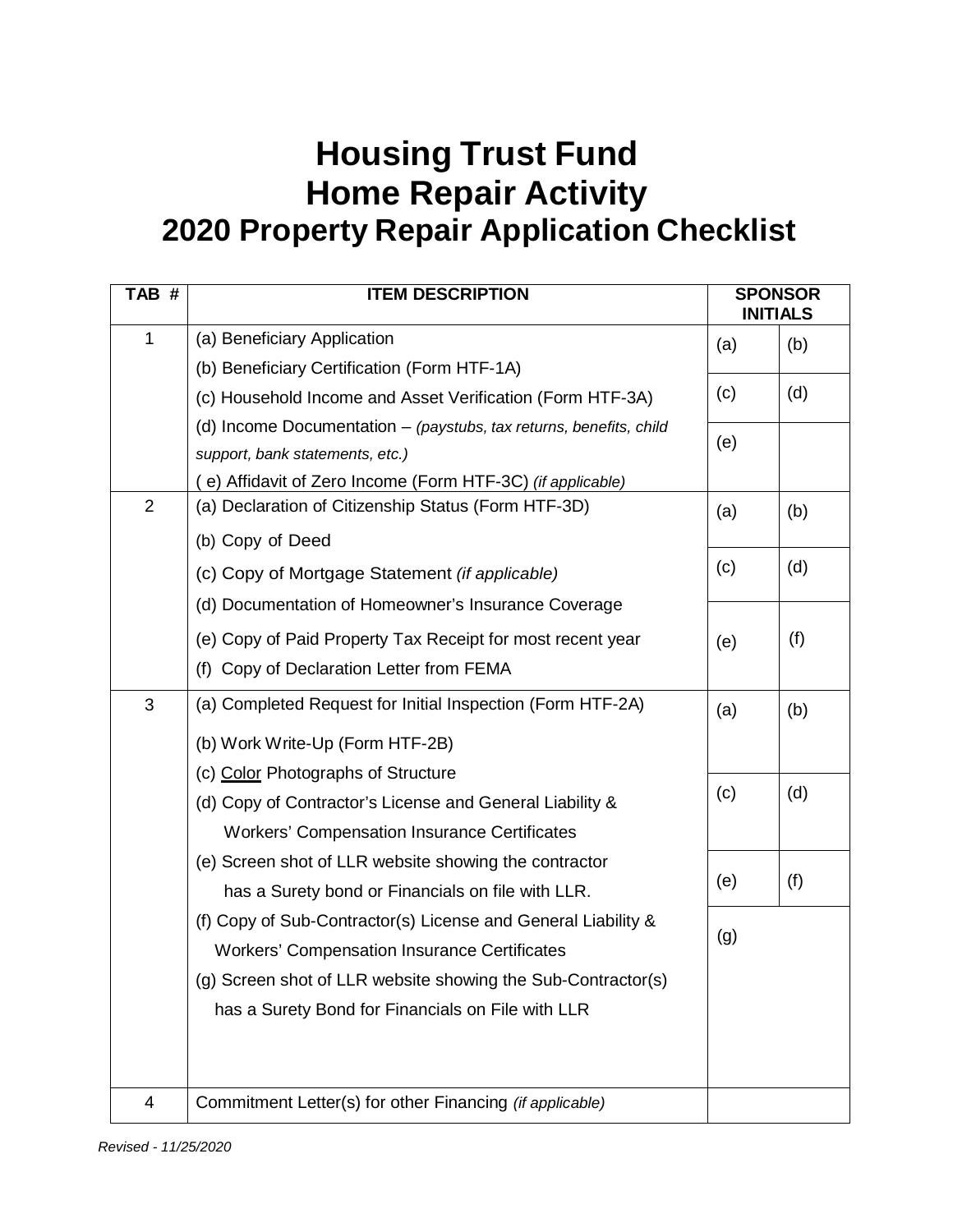## **Tab 1**

**Beneficiary Application**

**Participation Certification**

**Household Income and Asset Verification (Form HTF-3A)**

**Income Documentation**

**Copy of Checking/Savings Account Statements**

**Affidavit of Zero Income** *(if applicable)* **(Form HTF-3C)**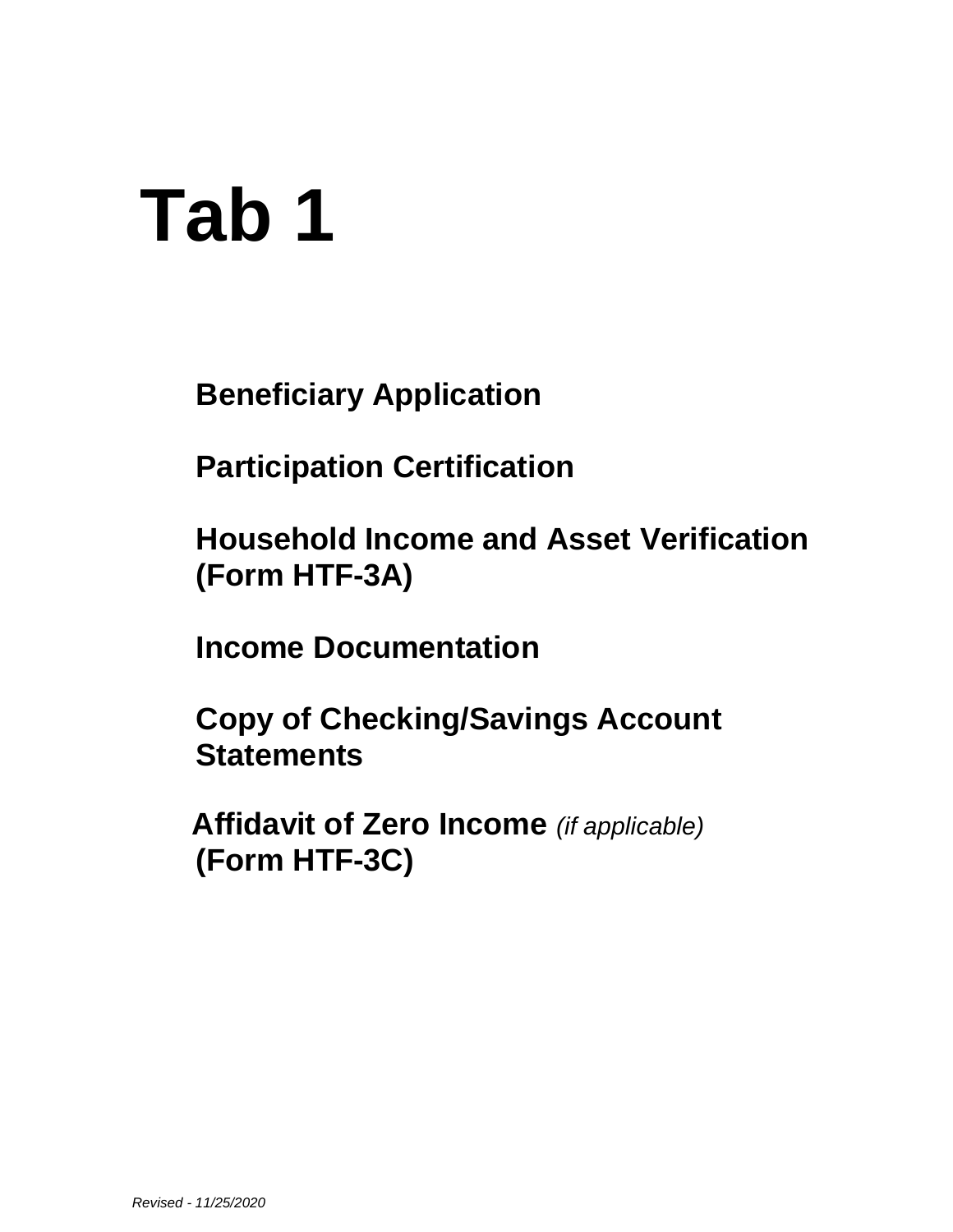## **Tab 2**

**Declaration of Citizenship Status (Form-HTF-3D)**

**Copy of Deed**

**Copy of Mortgage Statement** *(if applicable)*

**Documentation of Homeowner's Insurance Coverage** *(if applicable)*

**Copy of Paid Property Tax Receipt for most recent year**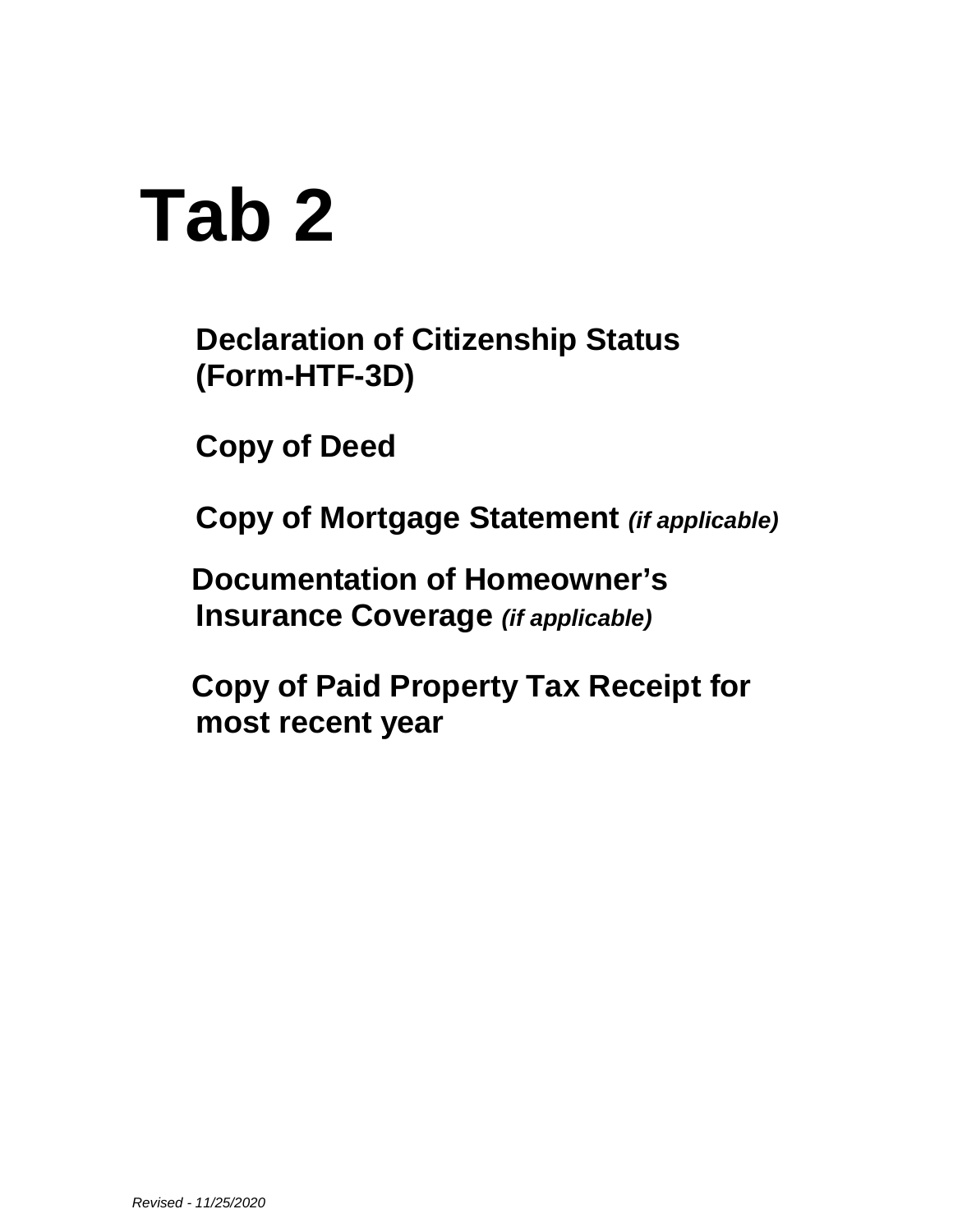## **Tab 3**

**Completed Request for Initial Inspection (Form HTF-2A)**

**Work Write-Up (Form HTF-2B)**

**Color Photographs of Structure**

**Contractor's License, Workers' Compensation and General Liability Insurance Certificates**

**Screen shot from LLR website showing Contractor has a Surety Bond or Financials on file with LLR.**

**Sub-contractor's License, Workers' Compensation and General Liability Insurance Certificates** *(if applicable)*

**Screen shot from LLR website showing Sub-Contractor has a Surety Bond or Financials on file with LLR.**